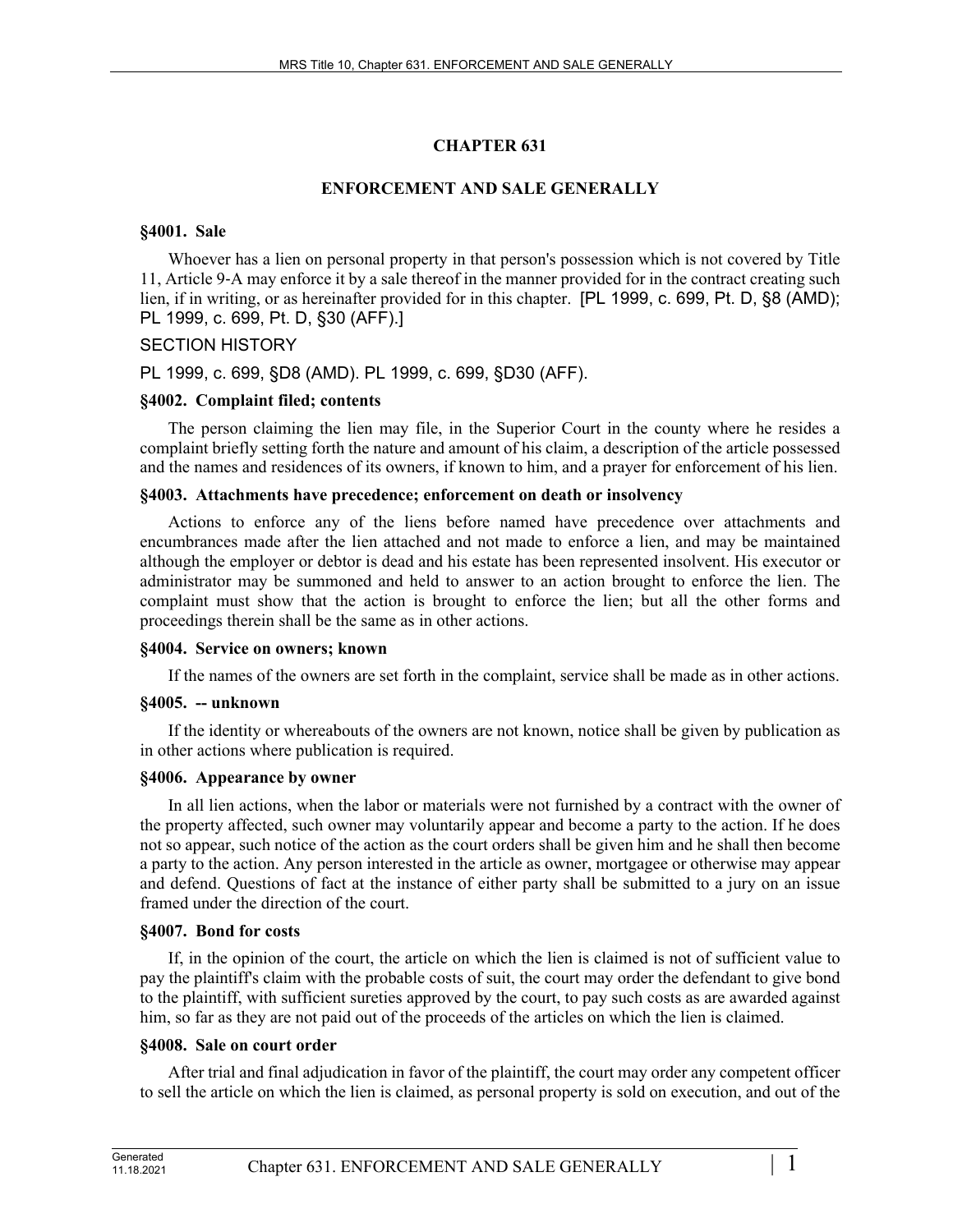proceeds, after deducting his fees and the expenses of sale, to pay to the plaintiff the amount and costs awarded him, and the balance to the person entitled to it, if he is known to the court, otherwise into court.

### **§4009. Disposal of proceeds**

Money paid into court may be paid over to the person legally entitled to it, on motion and order of the court. If it is not called for at the first term after it is paid into court, it must be presumed unclaimed and disposed of according to Title 33, chapter 45. [PL 2019, c. 498, §7 (AMD).]

### SECTION HISTORY

PL 1979, c. 641, §2 (AMD). PL 2003, c. 20, §T6 (AMD). PL 2019, c. 498, §7 (AMD).

### **§4010. Judgment; discontinuance as to any defendant; costs**

In any such action, judgment may be rendered against the defendant and the property covered by the lien, or against either, for so much as is found due by virtue of the lien. If the amount due exceeds the amount so covered, then a separate execution shall be issued to the plaintiff against the defendant for such excess and the plaintiff may discontinue as to any defendant. The court may apportion costs as justice requires.

### **§4011. Discharge**

All liens named herein may be discharged by tender of the sum due made by the debtor or owner of the property or his agents.

### **§4012. Priority**

A security interest perfected in accordance with Title 11 has priority over any lien created or referred to by this Title unless the person claiming the lien has possession of the goods subject to the lien. [PL 1965, c. 306, §3 (NEW).]

# SECTION HISTORY

PL 1965, c. 306, §3 (NEW).

# **§4013. Removal of lien**

**1. Removal within 60 days.** Unless a specific time period is otherwise provided, a holder of a lien against property issued pursuant to the laws of this State shall remove the lien within 60 days of satisfaction or discharge of the lien by the debtor or owner of the property or agent of the debtor or owner.

[PL 2015, c. 210, §1 (NEW).]

**2. Liability.** A holder of a lien, other than the State, a municipality or other governmental entity, who fails to remove a lien as provided in subsection 1 is liable to the debtor or owner of the property for reasonable attorney's fees and costs incurred to cure the lien as a result of the failure to remove the lien.

# [PL 2015, c. 210, §1 (NEW).]

**3. Application.** This section does not apply to a financing statement or other record governed by Title 11.

```
[PL 2015, c. 210, §1 (NEW).]
```
SECTION HISTORY

PL 2015, c. 210, §1 (NEW).